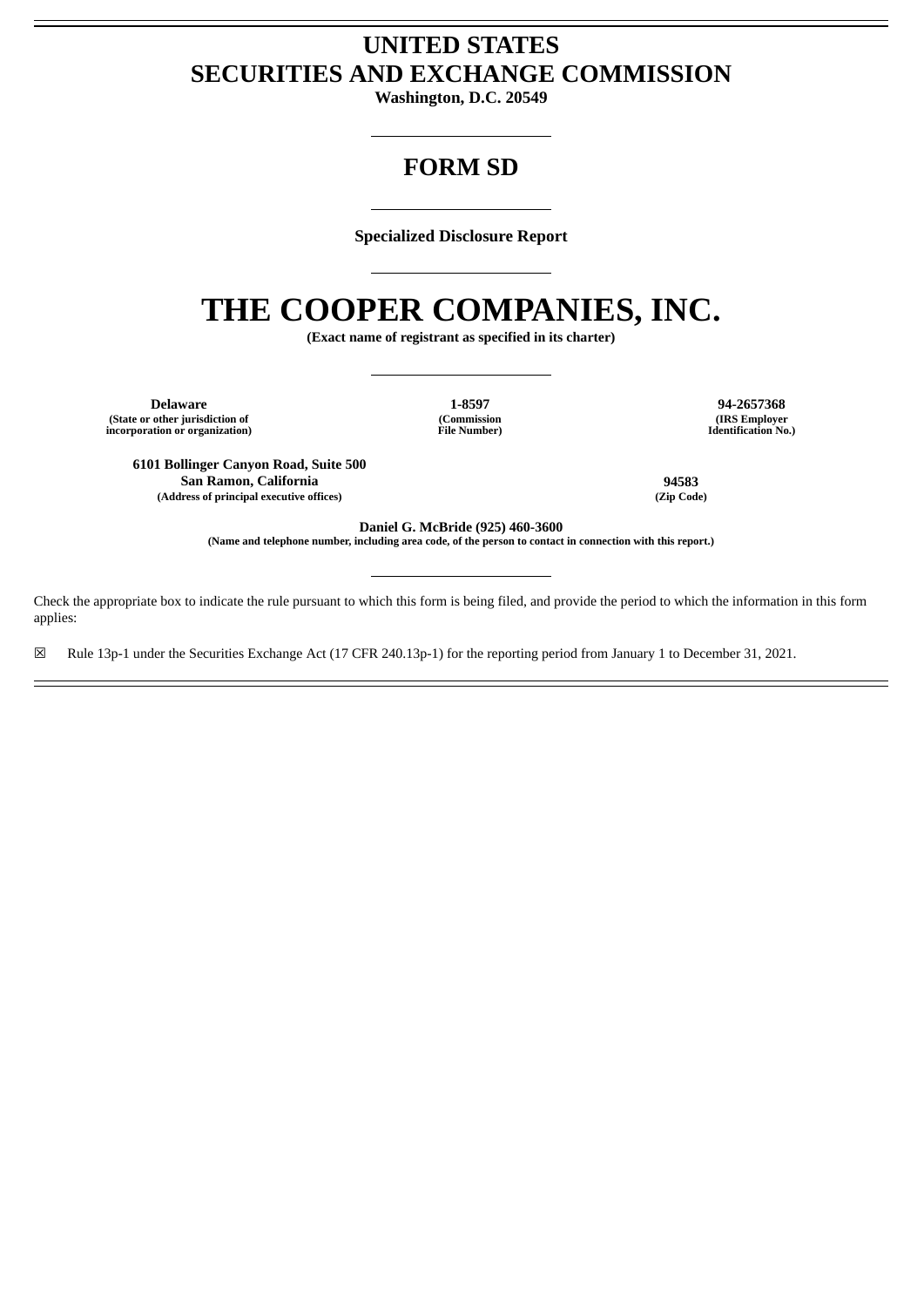### **Section 1 – Conflict Minerals Disclosure**

## **Item 1.01 Conflict Minerals Disclosure and Report**

A copy of The Cooper Companies, Inc.'s Conflict Minerals Report is provided as Exhibit 1.02 hereto and is publicly available at: http://investor.coopercos.com/corporate-governance.

# **Item 1.02 Exhibit**

Exhibit 1.01 – Conflict Minerals Report

# **Section 2 – Exhibits**

# **Item 2.01 Exhibits**

Exhibit 1.01 – Conflict Minerals Report as required by Items 1.01 and 1.02 of this Form.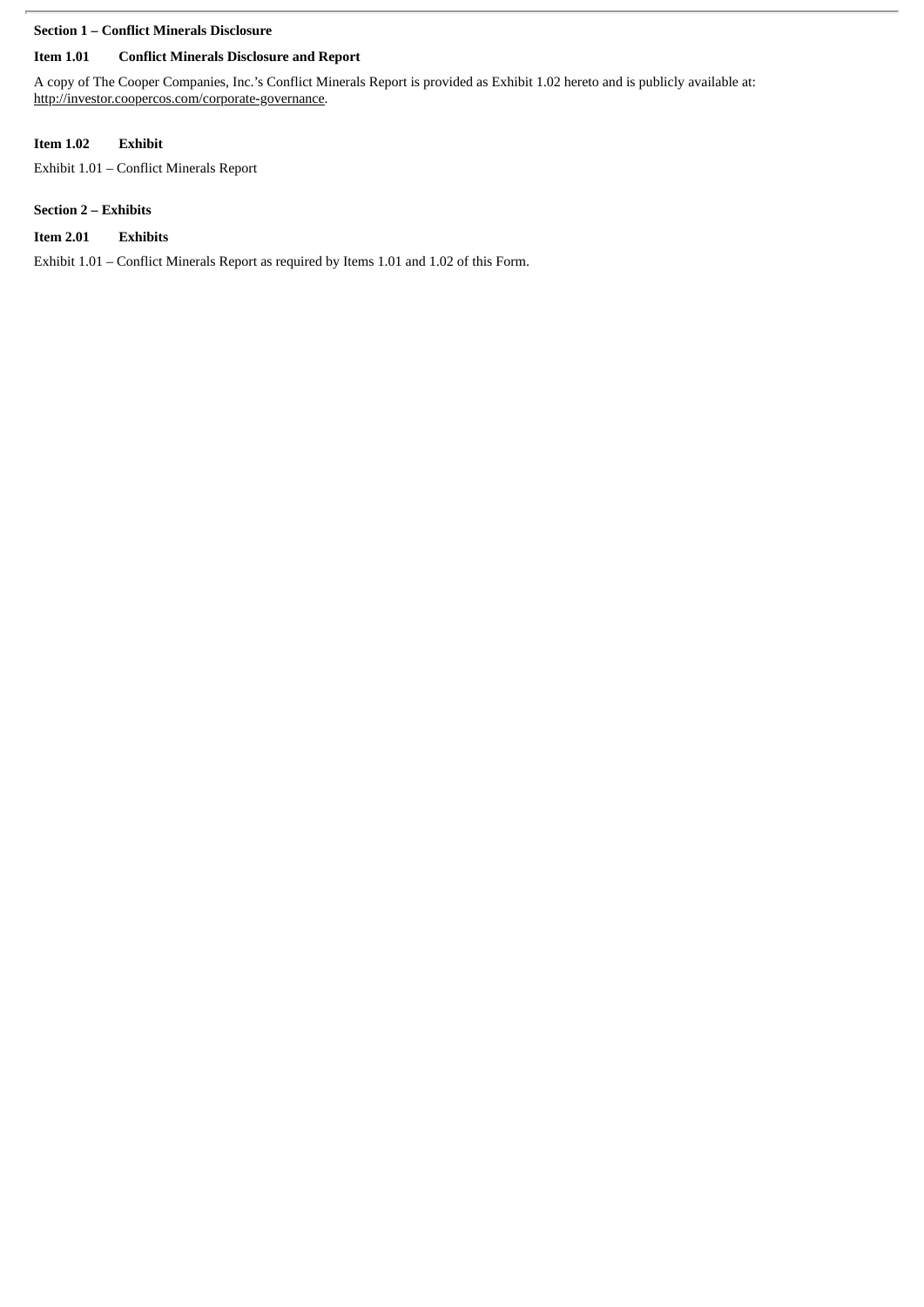#### **SIGNATURES**

Pursuant to the requirements of the Securities Exchange Act of 1934, the registrant has duly caused this report to be signed on its behalf by the duly authorized undersigned.

The Cooper Companies, Inc. (Registrant)

/s/ Daniel G. McBride May 31, 2022

(Signature and Title)

By Daniel G. McBride, General Counsel (Date) (Date)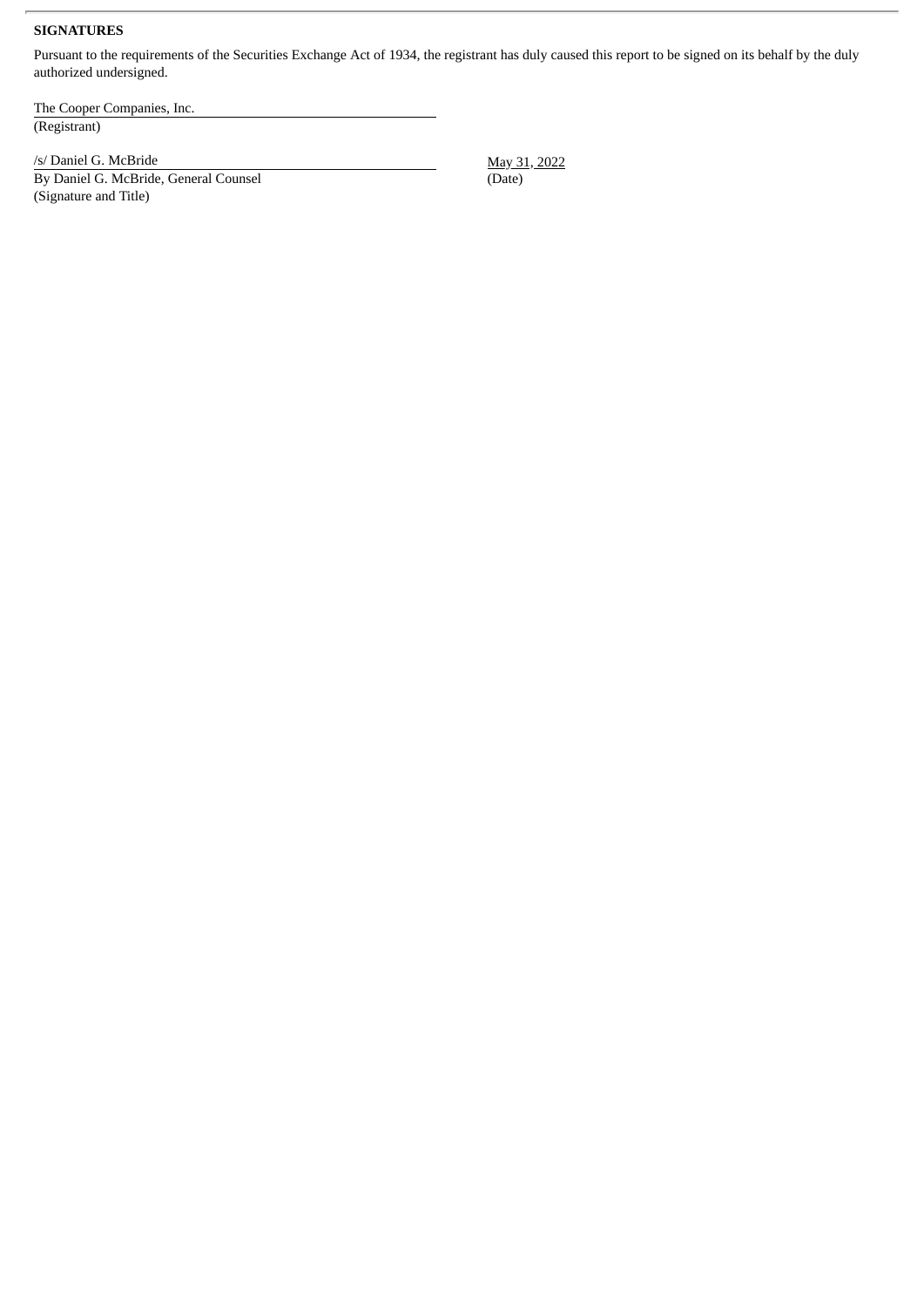#### **Exhibit 1.01**

#### **CONFLICT MINERALS REPORT OF THE COOPER COMPANIES, INC.**

#### **IN ACCORD WITH RULE 13 P -1 UNDER THE SECURITIES EXCHANGE ACT OF 1934**

#### **Introduction**

This Conflict Minerals Report (this "Report") of The Cooper Companies, Inc. (together with its consolidated subsidiaries, "Cooper", "we" or the "Company") for the year ended December 31, 2021 is presented to comply with Rule 13p-1 under the Securities Exchange Act of 1934 (the "Rule"). Numerous terms in this Report are defined in the Rule and the form of the Specialized Disclosure Report on Form SD and the reader is referred to those sources and to SEC Release No. 34-67716 issued by the Securities and Exchange Commission (the "Commission") on August 22, 2012 for such definitions.

In accord with the Rule and pursuant to Form SD, to determine whether materials we sourced were "DRC conflict free", we undertook due diligence measures on the source and chain of custody of the necessary conflict minerals in our products that either (1) we had reason to believe may have originated (or where we could not determine whether they originated) from the Democratic Republic of the Congo (the "DRC") or an adjoining country (collectively, the "Covered Countries") or (2) that may not have come from (or we could not determine whether they came from) recycled or scrap sources.

As permitted by the Rule and Form SD, and pursuant to the guidance regarding compliance with the Rule provided by the staff of the Commission, this Report does not include an independent private sector audit of the Report.

#### *Company and Product Overview*

The Cooper Companies is a global medical device company which operates through two business units (and their respective divisions), CooperVision, Inc. and CooperSurgical, Inc.

*CooperVision* - We compete in the worldwide contact lens market with our spherical, toric, multifocal, toric multifocal contact lenses offered in a variety of materials including using silicone hydrogel Aquaform® technology and PC Technology™. We believe that there will be lower contact lens wearer dropout rates as technology improves and enhances the wearing experience through a combination of improved designs and materials and the growth of preferred modalities such as single-use and monthly wearing options. CooperVision also competes in the myopia management and specialty eye care contact lens markets with myopia management contact lenses using its ActivControl® technology and with products such as orthokeratology (ortho-k) and scleral lenses. CooperVision is focused on greater worldwide market penetration using recently introduced products, and we continue to expand our presence in existing and emerging markets, including through acquisitions.

*CooperSurgical -* Our CooperSurgical business competes in the general health care market with a commitment to advancing the health of women, babies and families through its diversified portfolio of products and services focusing on women's health and fertility. CooperSurgical has established its market presence and distribution system by developing products and acquiring companies, products and services that complement its business model.

#### **Design of Conflict Minerals Program**

We designed our conflict minerals program to be in conformity, in material respects, with the Organisation for Economic Co-operation and Development (OECD) Due Diligence Guidance for Responsible Supply Chains of Minerals from Conflict-Affected and High-Risk Areas and related Supplements on Tin, Tantalum and Tungsten and on Gold (collectively, the "OECD Guidance"), recognized by the Commission as the only nationally or internationallyrecognized due diligence framework (as required by Form SD), specifically as it relates to our position in the minerals supply chain as a "downstream" purchaser. We have conducted a reasonable country of origin inquiry ("RCOI") that was designed to determine whether any of our covered products contain any conflict minerals that originated from the Covered Countries or was from recycled or scrap sources.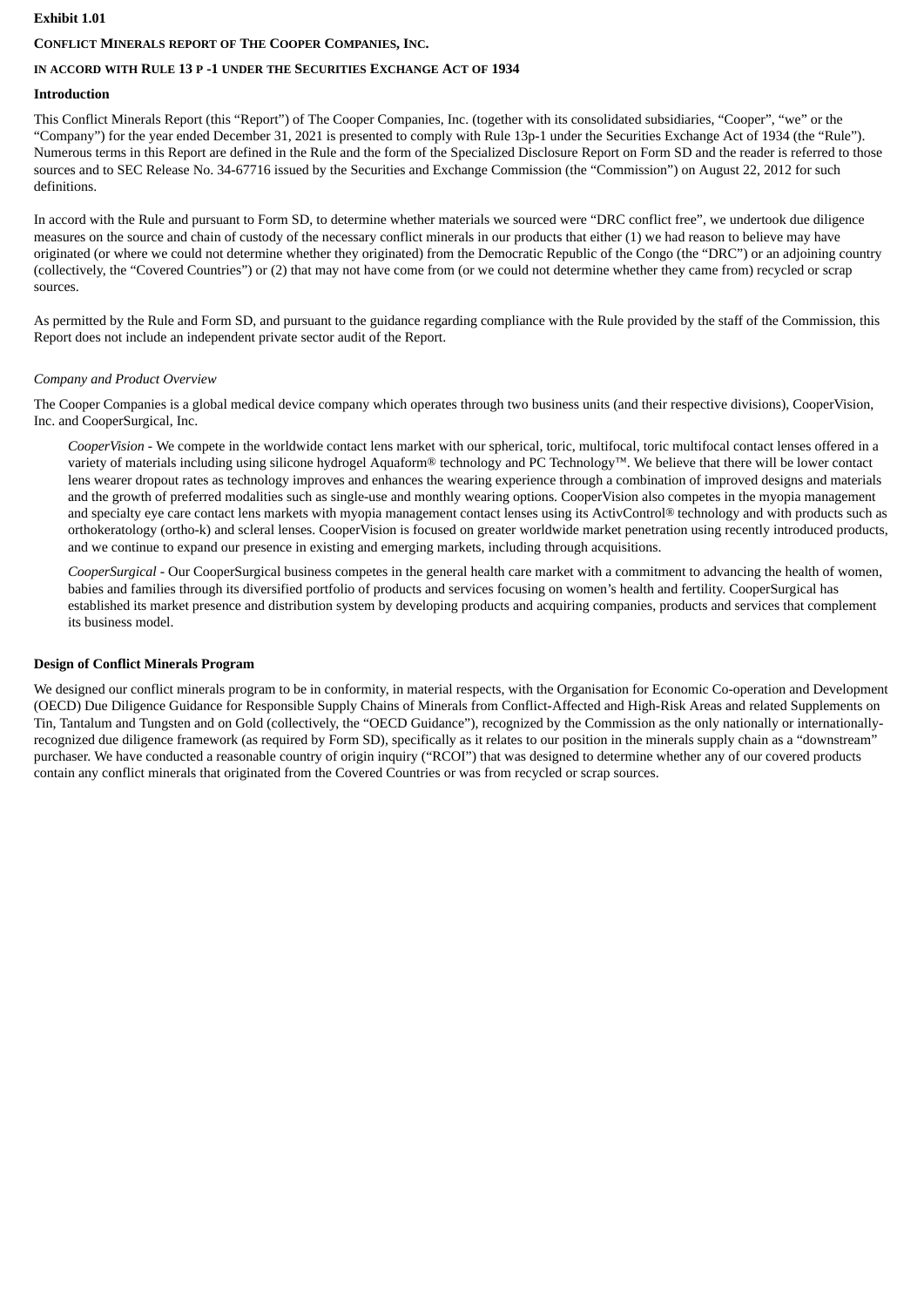Our conflicts minerals program consists of the five general steps:

- 1. Establish company management systems.
	- Members of our global supply chain, procurement, research and development, finance and legal departments for our operating entities conduct the due diligence process and implement other elements of our conflict minerals program.
	- Our Code of Ethics and Business Conduct Policy requires all of our employees to take a proactive stance in complying with all laws and regulations applicable to us, and we are formalizing our internal policy that specifically addresses compliance with conflict mineral requirements.
	- We have a supply chain system of controls and transparency designed to allow identification of the smelters and refiners in our supply chain, in part, through the use of the Conflict Minerals Reporting Template issued by the Electronics Industry Citizenship Coalition ("EICC")/Global e-Sustainability Initiative ("GeSI") (the "EICC Template"), a supply chain survey designed to identify the smelters and refiners that process the necessary conflict minerals contained in our products, and through other inquiries made with suppliers that supply products or materials to us that may contain conflict minerals.
	- We have engaged with suppliers by learning more about, or confirming, their compliance with the Rule, communicating our commitment to refrain from purchasing any products that are not conflict free, and exchanging other information with them (for example, through the EICC Template, other inquiries and resulting due diligence efforts).
	- We maintain records relating to our conflict minerals program in accordance with our record retention guidelines
- 2. Identify and assess risks in our supply chain.
	- Subject matter experts in our global supply chain, procurement and research and development departments collaborate to identify direct suppliers that supply products or materials to us that may contain conflict minerals. This includes confirming that previously collected information has not changed, or updating such information as we change suppliers or as our suppliers update the goods and products they provide to us.
	- We conduct a supply chain survey using the EICC Template, requesting direct suppliers to identify smelters and refiners and country of origin of the conflict minerals in products or materials they supply to us.
	- We follow up with direct suppliers that do not respond to the supply chain survey by a specified date requesting responses, and follow up with direct suppliers that have returned incomplete responses to the supply chain survey requesting additional information.
	- We compare (or have our suppliers compare) smelters and refiners identified by the supply chain survey against the list of facilities that have received a "conflict free" designation from the EICC/GeSI Conflict Free Smelter Program or other third-party audit program, which designations provide country of origin and due diligence information on the conflict minerals sourced by such facilities.
- 3. Design and implement a strategy to respond to identified risks. We will continue to engage with our suppliers that are, or are unable to determine whether they are, supplying us with products or materials that are not conflict free to encourage them to establish an alternative conflict free source of conflict minerals within a reasonable time frame.
- 4. Carry out independent third-party audit of supply chain due diligence at identified points in the supply chain. We do not have a direct relationship with any conflict mineral smelters or refiners, and we do not perform direct audits of those entities that provide our upstream suppliers with products or materials from Conflict Countries. We rely upon and monitor the development of such global stakeholder initiatives intended to facilitate third party audits and certifications of smelters and refiners, such as the EICC/GeSI Conflict-Free Smelter Program.
- 5. Report on supply chain due diligence. This report is publicly available on our website at: https://investor.coopercos.com/corporategovernance.

Because of our size, the breadth and complexity of our products, as a downstream purchaser of conflict minerals, we rely on our direct suppliers to provide information on the origin of the conflict minerals contained in the products, components and materials supplied to us, including sources of conflict minerals that are supplied to them from their upstream suppliers.

For calendar year 2021, CooperVision implemented "No change" controls to ensure that a supplier cannot make any changes to materials without our knowledge and approval. Additionally, for both operations, we identified direct suppliers that supplied products or materials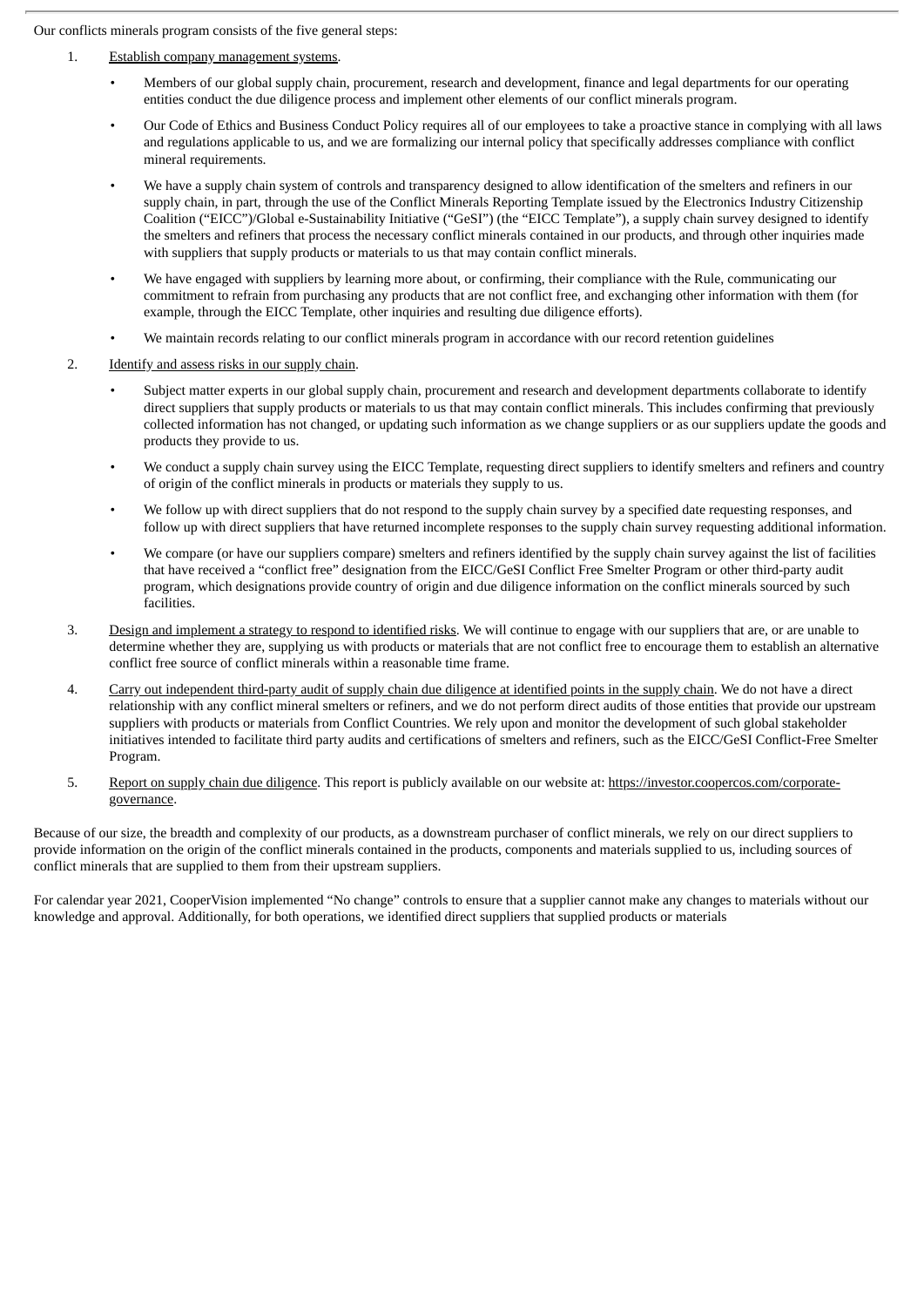to us that may contain conflict minerals and sent to each of them a supply chain survey or made other inquiries in order to help evaluate conflict mineral risk in our supply chain. We reviewed the responses against criteria developed to determine which required further engagement with our suppliers. These criteria included untimely or incomplete responses as well as inconsistencies within the data reported in the EICC Template and responses that our direct suppliers received from their suppliers. We have worked with our direct suppliers to request and obtain revised responses and additional information. Through our supplier engagement process, as well as reviewing supplier changes required as part of our quality management system and regulatory compliance processes, we continued to monitor our existing suppliers as to whether any changes in their manufacturing and supply chain would impact our assessment of risks to our supply chain.

#### **Due Diligence Process and Results**

Following our RCOI, we conducted a due diligence review of the source and chain of custody of the conflict minerals contained in our products. Our due diligence measures were designed to conform in all material respects with the framework in the OECD Guidance.

As part of this due diligence process, we reviewed the suppliers' responses to the supply chain surveys and other inquiries discussed above against criteria developed to determine which responses required further engagement with the suppliers, including following up on untimely or incomplete responses. We do not have direct relationships with conflict mineral smelters or refiners and do not perform or direct audits of those entities within our supply chain. Therefore, when responses to the surveys included the names of facilities listed by the suppliers as smelters or refiners, we asked the direct suppliers and the second-tier suppliers to confirm whether the facility was certified as conflict-free by one of the internationally recognized validation schemes for conflict minerals smelters and refiner. In some cases, we also confirmed whether a smelter or refiner was conflict free. We undertook due diligence measures on the source and chain of custody of the necessary conflict minerals in our products that either (1) we had reason to believe may have originated (or where we could not determine whether they originated) from any Covered Countries or (2) that may not have come from (or we could not determine whether they came from) recycled or scrap sources.

The following is information regarding the few smelter or refiner facilities that were identified by our direct suppliers as possibly being a source of conflict minerals that may be present in products or materials that our direct suppliers sell to us:

| Metal                         | <b>Smelter or Refiner Facility Name</b>     | Country     |
|-------------------------------|---------------------------------------------|-------------|
| Tin                           | Asahi Kasei Finechem Co., Ltd. <sup>1</sup> | Japan       |
| Tungsten                      | K&Y Diamond Ltd.2                           | China/Japan |
| Tin, Tungsten, Gold, Tantalum | Luna Smelter Ltd.3                          | Rwanda      |

The large majority of the responses received either provided data at a company or divisional level or did not specify the smelters or refiners used for materials supplied to us. Despite the efforts we have undertaken, we are therefore unable to determine whether the smelters or refiners reported by certain suppliers processed conflict minerals in the materials supplied to us or to validate that any of these smelters or refiners are actually in our supply chain.

#### **Steps to be Taken to Mitigate Risk**

We intend to take the following steps to improve the due diligence conducted to further mitigate any risk that the necessary conflict minerals in our products could benefit armed groups in the Covered Countries:

- Continue to improve the transparency in the upstream chain of custody of conflict minerals in our supply chain.
- Enhance supplier communication and escalation process to improve due diligence data accuracy.
- Engage any of our suppliers found to be supplying us with conflict minerals that are not conflict free to establish an alternative source of conflict free conflict materials.

<sup>1</sup> We confirmed that these smelters or refiners have received a "conflict free" designation from the EICC / GeSI Conflict-Free Smelter Program as of May 26, 2022.

<sup>2</sup> Smelter or Refiner Facility is confirmed by Supplier Declaration and RMI CMRT to be "conflict free".

<sup>3</sup> On April 28, 2021, Luna received a certification indicating that it had completed an assessment against the Responsible Minerals Assurance Process Standard for Tin 2017. https://lunasmelter.com/wp-content/uploads/2021/12/RMAP-Recognition-Cert\_121320212252574565247.pdf.